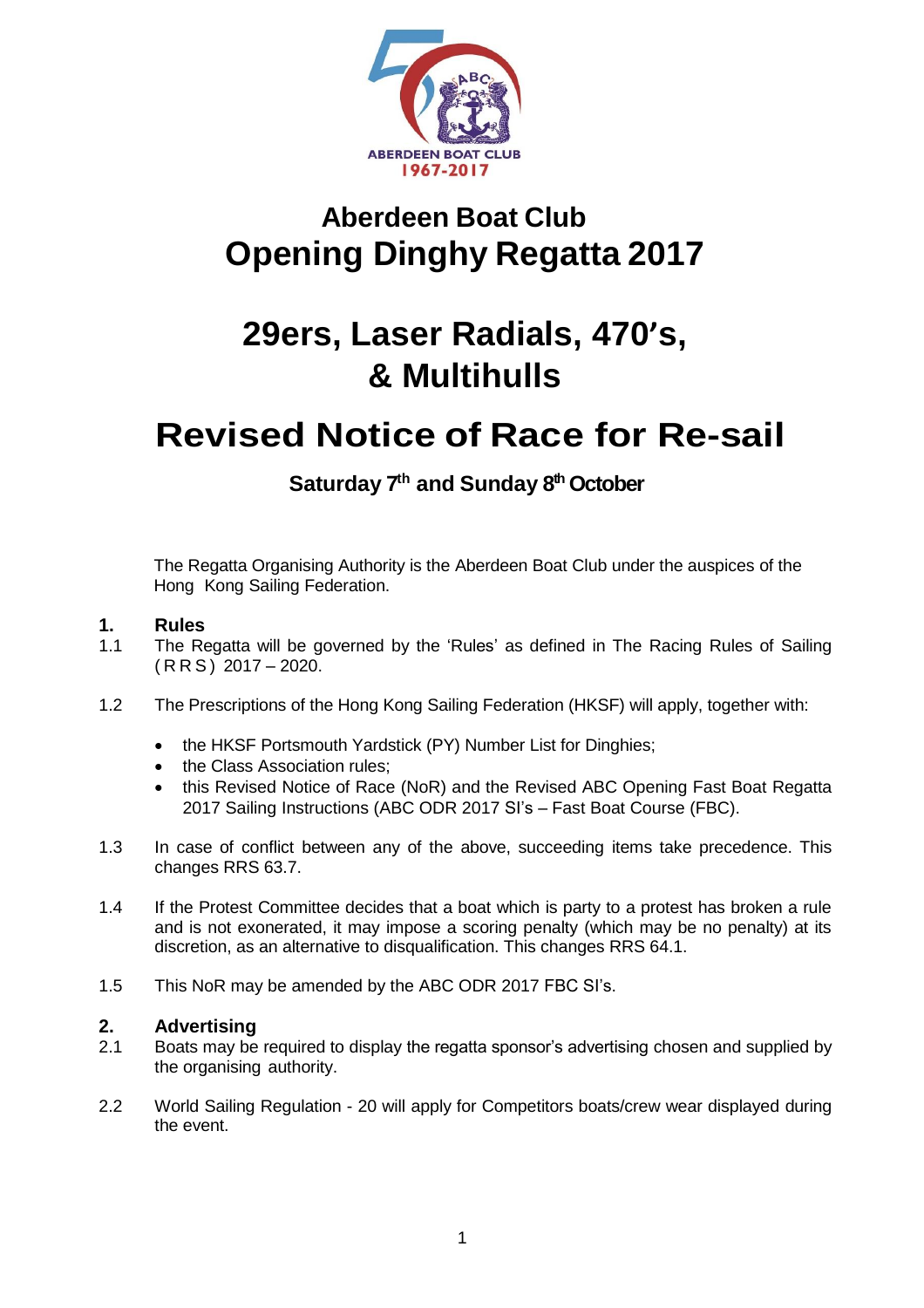# **3 Eligibility and Entry**

The regatta is open to the following classes and boats:

### 3.1.1 **Classes - Po** Toi Race Area

- o Formula 18's.
- o Hobie 16s
- o 29ers.
- o Laser Radials
- o 470s

Other multihulls will race under Divisions.

### 3.1.3 **Divisions**

- In the Po Toi Race Area other multihulls will race in a Multihull Division under PY handicap. The divisions includes the classes sailing the same course.
- 3.2 Boats from other classes may also be considered by the Race Committee on application, by 1700 hrs on Friday 29<sup>th</sup> September 17.
- 3.3 A class or division will consist of a three boat minimum.
- 3.4 Eligible boats are dinghies with handicaps issued by HKSF or RYA.
- 3.5 Boats without PY ratings may be accepted by and have PY ratings allocated for the regatta at the discretion of the Race Committee. Any such allocation will not be subject to protest.
- 3.6 Entry may be made by submitting a completed online entry form and Declaration of Helm form to the Club before 1700 hrs on Friday 29th September 17. Late entries may be accepted up to Wednesday 4th October but will be subject to an additional late entry fee of 50% of the class entered.
- 3.7 Class and Division Lists will be published on the event website at 1800 hrs on Thursday  $5<sup>th</sup>$ October 17.
- **3.8 Entry forms without full sail numbers will not be accepted. Entrants will not be allowed to change sail numbers except under special circumstances agreed in writing using the official Sail Number Change Form with the Organising Authority. The deadline is Thursday 5 th October 17 – 1800 hrs.**

# **4. Entry Fees**

4.1 The entry fees will be as follows:

| $\bullet$ Multihulls :     | \$370 |
|----------------------------|-------|
| • Dinghies: double-handed: | \$370 |
| • Dinghies: single-handed: | \$270 |

# **5. Schedule and Course Locations**

#### 5.1 **Saturday:**

- A briefing will be held on the Saturday morning at Middle Island before racing.
- 29ers, Laser Radials, 470's, Formula 18's, Hobie 16's and other multihulls will race in the area to the south and east of Hong Kong Island. The first warning signal will not be before: **1055 hrs.**
- The location will be at the discretion of the Race Officer and will be indicated on the day.

#### 5.2 **Sunday:**

 29ers, Laser Radials, 470's, Formula 18's Hobie 16's and other multihulls will race in the areas to the south and east of Hong Kong Island. The first warning signal will not be before **1055 hrs.**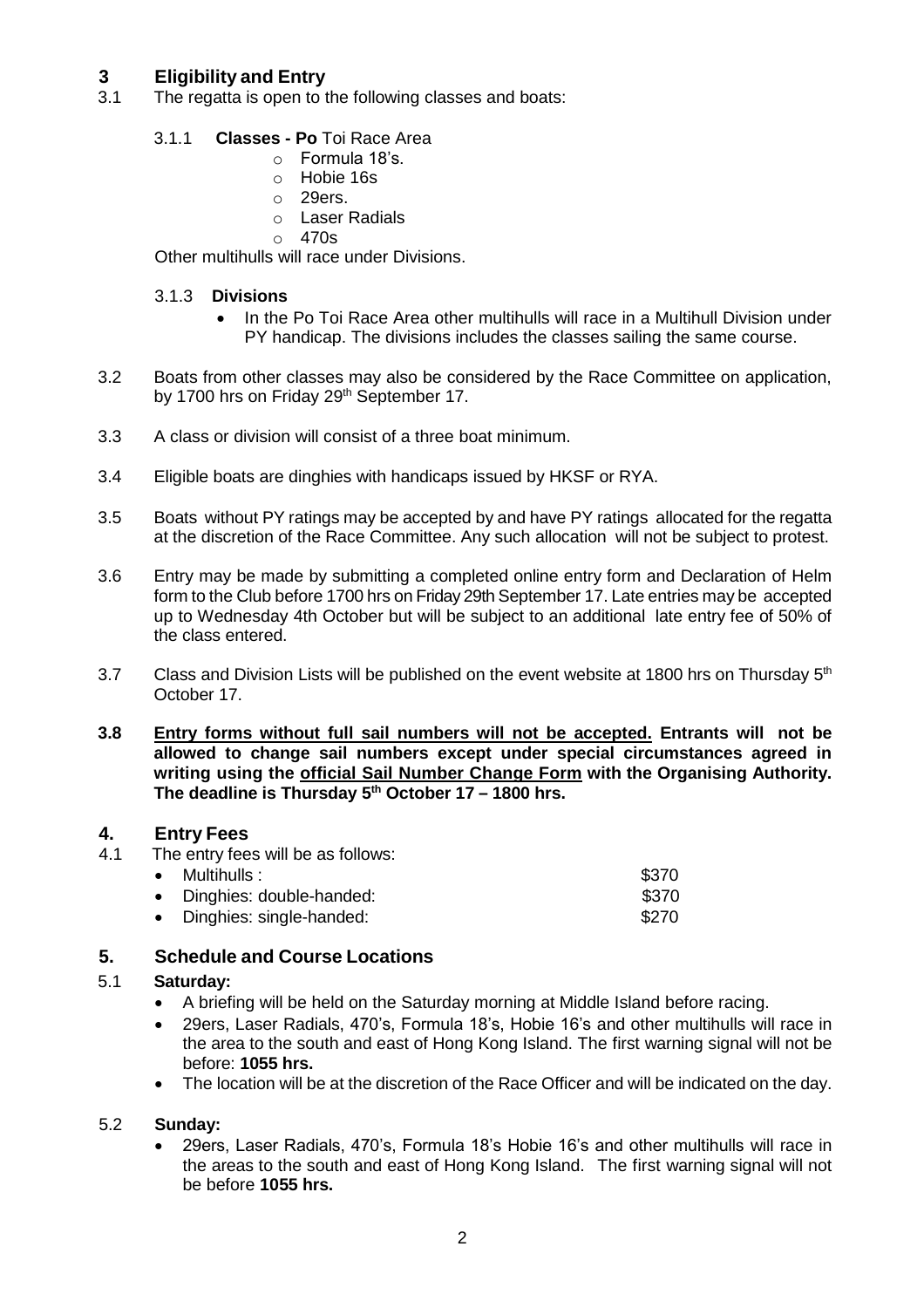## **6. Sailing Instructions**

The ABC ODR 2017 SI's Fast Boat Course will be available for downloading from the event website no later than Friday 29th September 17 at 1800 hrs.

### **7. Venue**

The ABC main club house and Middle Island club house will be used by the Organising Authority. Racing will take place to the South and East of Hong Kong Island.

### **8. Registration**

Registration will be completed by sending the signed Declaration Form to the ABC Sailing Office before 1700 hrs on Friday 29th September 17.Class Flags and bib stickers (if required) will be handed out at the briefing on Saturday morning prior to the regatta.

### **9. PenaltySystem & Protests**

9.1 For all Classes and Divisions Rule 44.1 is changed so that the Two-Turn Penalty is replaced by the One-Turn Penalty.

#### 9.2 **Exoneration Penalty**

- 9.2.1 A boat that may have broken a rule may, after finishing the race concerned and before the start of a related protest hearing, notify the Race Committee that she accepts a 20% scoring penalty, except the minimum scoring penalty shall be 3 places. This changes Rule 44.3(c).
- 9.2.2 The Exoneration Penalty is not available for a breach of Rule 2 or of class rules or for gross misconduct under Rule 69. Nor is it available to a boat that caused injury or serious damage, or gained a significant advantage by her breach of the rules:
- 9.2.3 When an Exoneration Penalty is accepted:
	- a) Neither the boat nor the Protest Committee may then revoke or r emove the penalty.
	- b) The boat shall not be penalised further in a protest hearing when the Protest Committee decides that the exoneration penalty was appropriate to the facts found and the appropriate rules.

#### **10. Scoring**

A maximum of 10 races will be sailed in the regatta, depending on class, with 1 race constituting a series.

#### **11. Safety & Support Boats.**

ABC support boats may be suitably marked with the sponsors or event branding.

#### **12. Minimum Safety Requirement**

- 12.1 Boats must comply with their class rules regarding safety requirements.
- 12.2 No boat be ranked as a starter unless all persons on board are wearing personal buoyancy, throughout the race.

#### **13. Prize**

The ABC Revised 50<sup>th</sup> Anniversary Fast Boat Opening Dinghy Regatta 2017 Trophies will be awarded to boats placed overall first, second and third places for each class, depending on the number of entries.

#### **14. Prize Giving**

Prizes will be awarded at the ABC Middle Island clubhouse on the Sunday after racing, subject to any outstanding protest hearings.